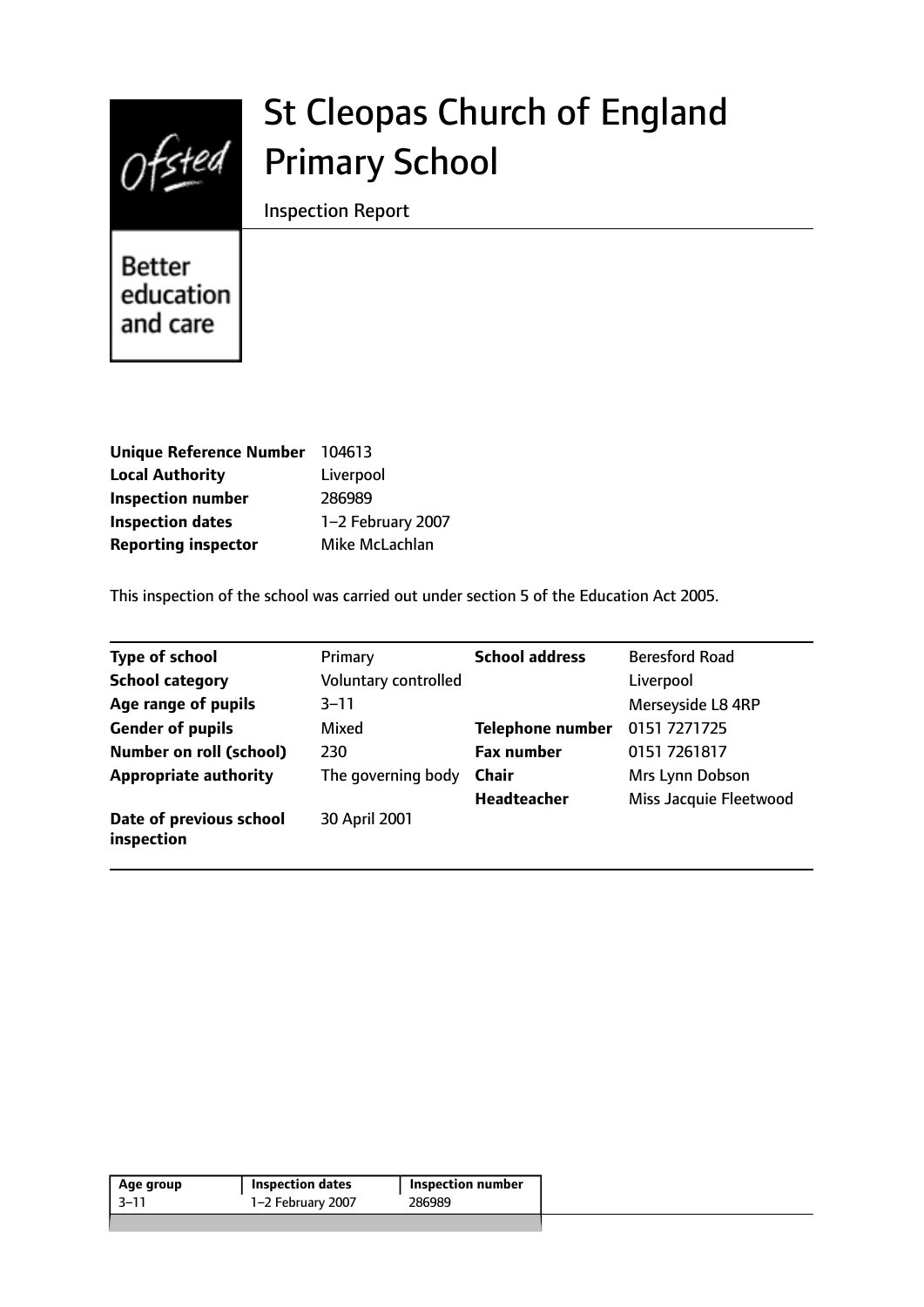© Crown copyright 2007

Website: www.ofsted.gov.uk

This document may be reproduced in whole or in part for non-commercial educational purposes, provided that the information quoted is reproduced without adaptation and the source and date of publication are stated.

Further copies of this report are obtainable from the school. Under the Education Act 2005, the school must provide a copy of this report free of charge to certain categories of people. A charge not exceeding the full cost of reproduction may be made for any other copies supplied.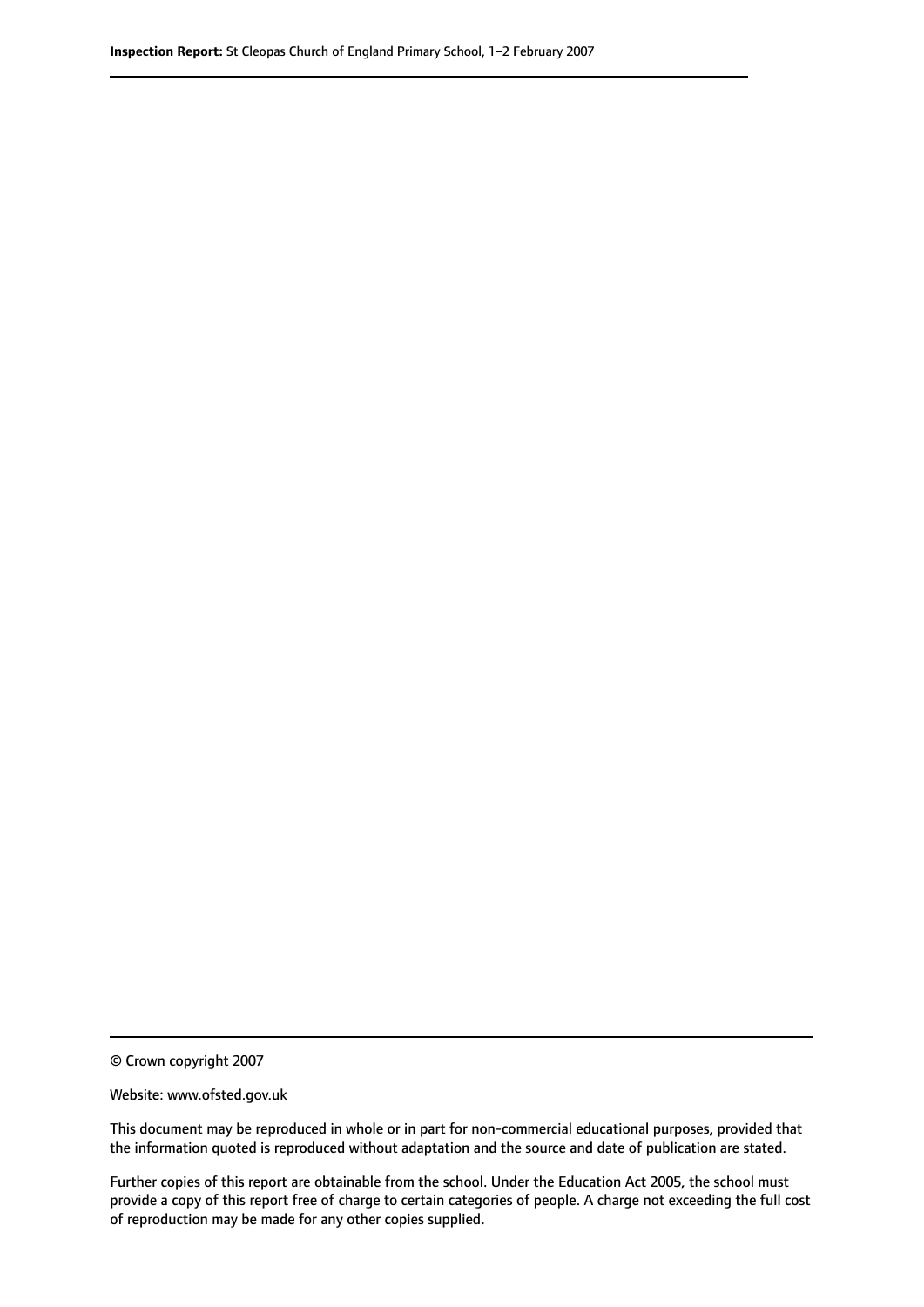# **Introduction**

The inspection was carried out by two Additional Inspectors.

## **Description of the school**

St Cleopas is situated in an area of very high social and economic deprivation. The number of pupils in receipt of free school meals is above the national average. The number of pupils with learning difficulties and/or disabilities is above average although none have statements of special educational needs. The number of pupils from minority ethnic groups is low and very few have English as an additional language. The school has achieved a wide range of awards including Investors in People, Investors in People Leadership Award, The Basic Skill Quality Mark (for the second time), the Liverpool Healthy Schools award and a Leading Aspect Award for information and communication technology (ICT).

## **Key for inspection grades**

| Grade 1 | Outstanding  |
|---------|--------------|
| Grade 2 | Good         |
| Grade 3 | Satisfactory |
| Grade 4 | Inadequate   |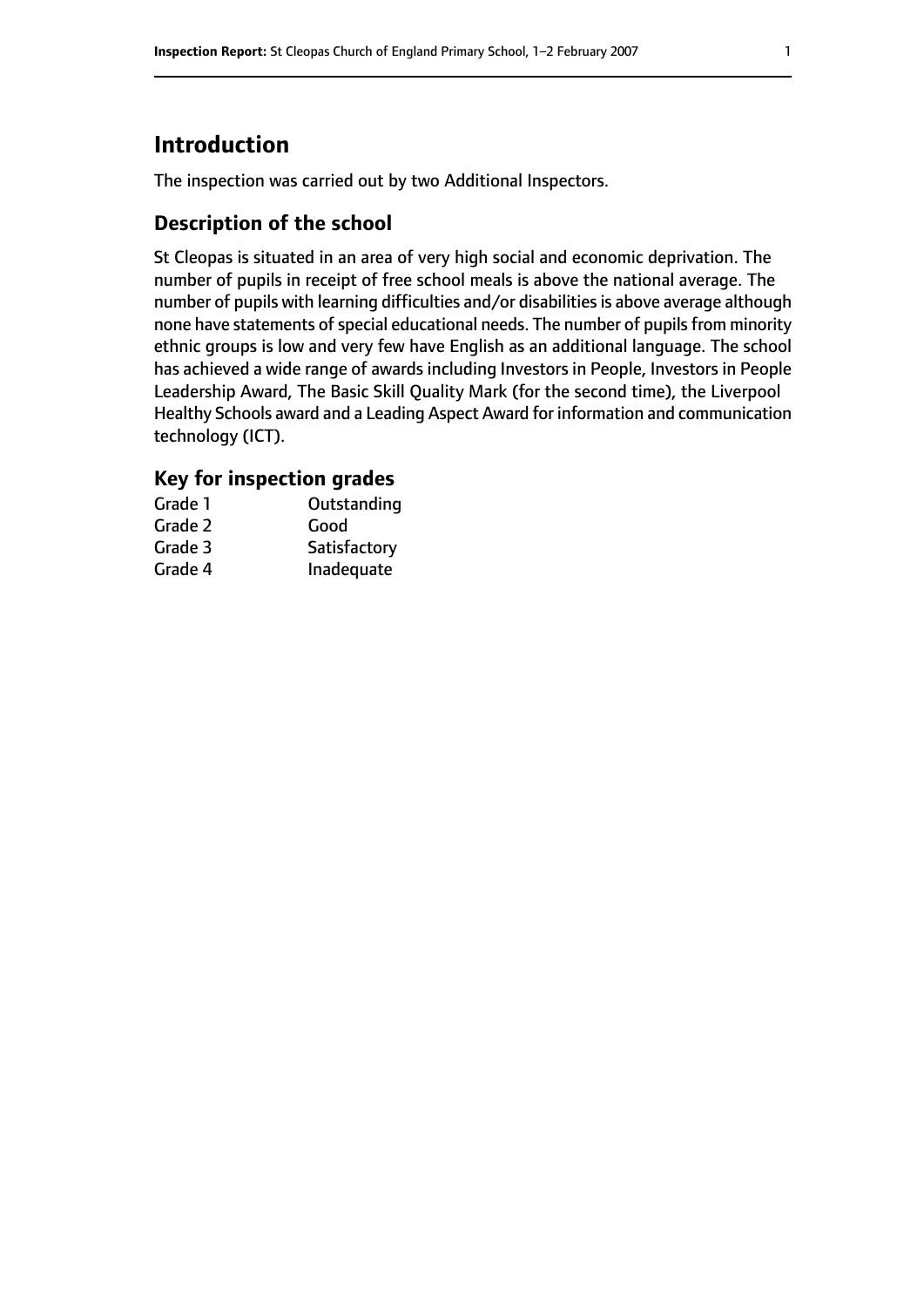# **Overall effectiveness of the school**

#### **Grade: 1**

St Cleopas provides an outstanding educational experience for all its pupils and gives excellent value for money. Pupils start at the school with very low basic skills particularly in reading, writing and simple arithmetic. Pupils' social skills and cultural experiences are very limited so the school has much to do to prepare its children for learning.

Outstanding provision in the Nursery and Reception classes enables all children to start to catch up with their learning and develop the social skills needed to work, learn and play together happily and productively. Standards reached by the end of this stage are below average but this represents significant progress given the very low starting points. By the time pupils leave school at the end of Year 6 standards reached are in line with the national average. This represents outstanding achievement overall. High expectations of behaviour and the very many opportunities to contribute to the life of the school ensures pupils also reach outstanding standards in their personal, spiritual, moral, social and cultural development.

The strength of this achievement is the direct result of inspired leadership and an exemplary team spirit shared by staff, pupils and parents. St Cleopas is stimulating, exciting and above all a happy place to work and learn. Leadership throughout the school is outstanding. The headteacher's expert and caring approach ensures that all pupils and staff feel valued. She sets very high expectations but provides the high level of support and the vast array of resources needed to ensure they can be reached. The quality of teaching is excellent. Consistently good and better lessons delivered in a stimulating and challenging way ensure pupils enjoy themselves and work very hard, often 'punching above their weight' solving difficult problems rather than just learning facts.

Staff work tirelessly to provide a rich curriculum which is supplemented by a very wide range of extra activities and supported by many visits and visitors. There is a very strong focus on widening horizons and raising aspirations, for example, the weekly 'Wednesday bus' ensures that groups of pupils are regularly taken out to experience a myriad of educational, cultural and sporting activities.

The school provides outstanding care, guidance and support for the pupils. All associated with school feel very proud of being part of the St Cleopas' extended family where the welfare and happiness of all is central to its mission. A remarkable feature of the school is the way pupils themselves care and support each other. For example, a number of pupils have been trained as peer mediators. These pupils work expertly with children who are upset, lonely or falling out to solve their problems and to settle minor disputes. The pupil-led school council is central to the work of the school and the weekly celebration assembly rewards pupils, adults and visitors alike for their contribution to school life. Consequently pupils become mature, healthy and active citizens very well prepared for future schooling and work.

The school accurately, though often too modestly, assesses its strengths and clearly knows what it needs to do to improve. Despite the many successes of the school there is no complacency. All staff, pupils, and the very able governing body, continuously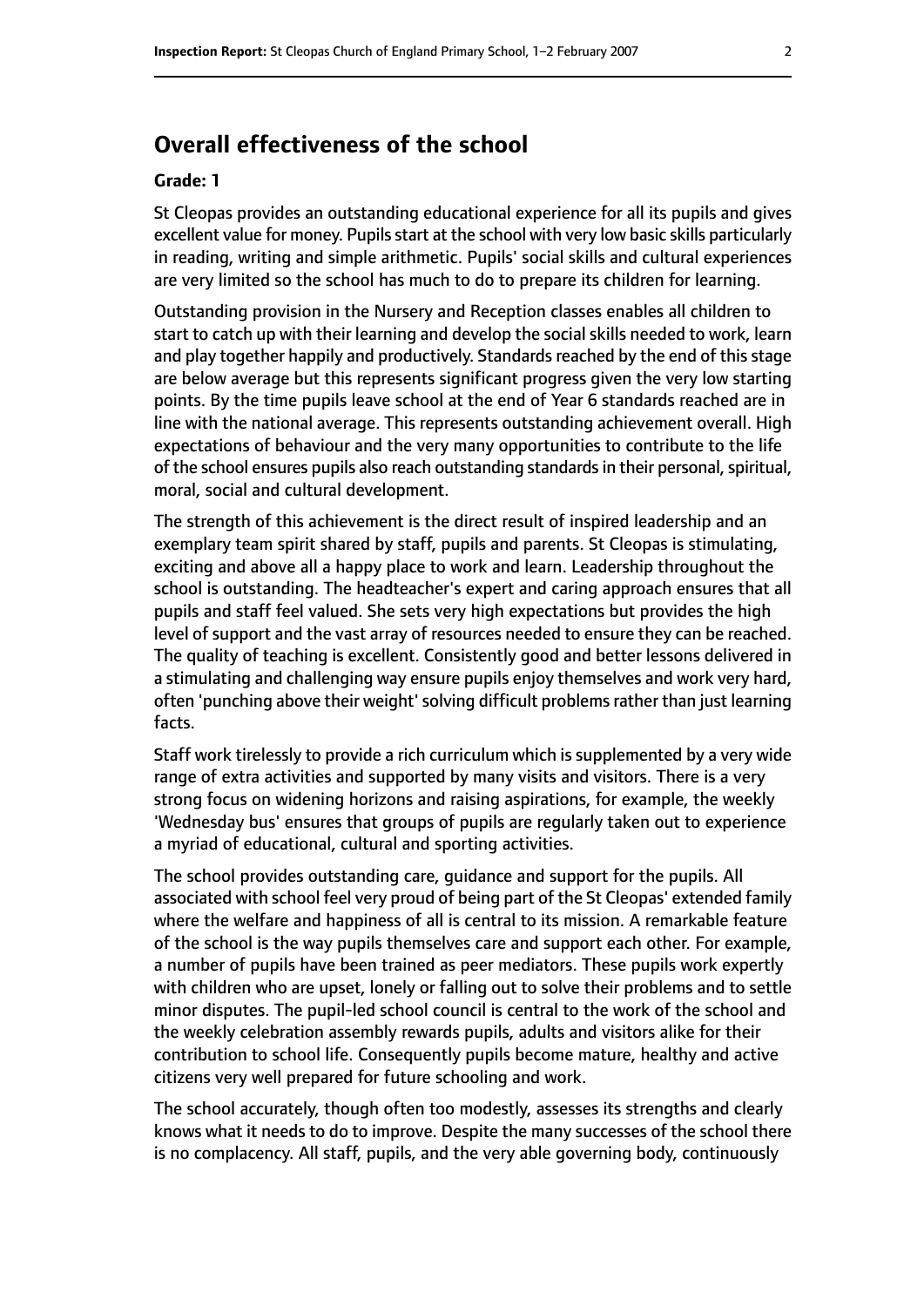strive to improve. The capacity for the school's continued development is therefore outstanding.

#### **What the school should do to improve further**

• Implement the excellent strategies already identified in the school's development plan, particularly those aimed at improving pupil's literacy skills.

## **Achievement and standards**

#### **Grade: 1**

Achievement is outstanding given that pupils reach national averages in the Year 6 tests having started from a very low base. Outstanding provision in the Foundation Stage helps children to quickly settle and gain confidence needed to achieve at school. Consequently while the standards reached are below national expectations overall progress is at least good and often outstanding for those with the lowest starting points. A very well planned and taught programme in Years 1 and 2 ensures pupils continue to make good progress although standards remain below the national average. Consistently good and better teaching throughout Years 3 to 6 ensures this good progress is maintained so that overall standards have caught up with the national average by the time pupils leave school. Standards are rising each year. Pupils currently in Year 6 are on course to reach the challenging targets set for them and achieve very well particularly as their standards on entry are lower than in previous years. Overall the achievement of pupils with learning difficulties and/or disabilities is outstanding. Likewise those whose first language is other than English is outstanding make very extremely good progress. These excellent achievements are due to the way the school expertly targets additional resources and makes best use of national initiatives to support these pupils in small groups or within lessons.

# **Personal development and well-being**

#### **Grade: 1**

Pupils' personal development and well-being are outstanding and at the very heart of the success of this school. Pupils enjoy coming to school and attendance is good. Pupils' behaviour is exemplary and all show real enjoyment in their learning. They are attentive to their teachers, to each other and intensely proud of their school. They keep themselves safe, demonstrate very positive attitudes to maintaining healthy lifestyles, play together well and are very polite and friendly. Through their work on the school council, as learning buddies or peer mediators, pupils are developing a deep awareness of how their decision-making can have a positive impact on the school's provision. They are adopting skills that will serve them particularly well in later life. Pupils' spiritual, moral, social and cultural development is outstanding. They know right from wrong, demonstrate great pride in their successes and are developing a good understanding of the life-styles, cultures and beliefs of others.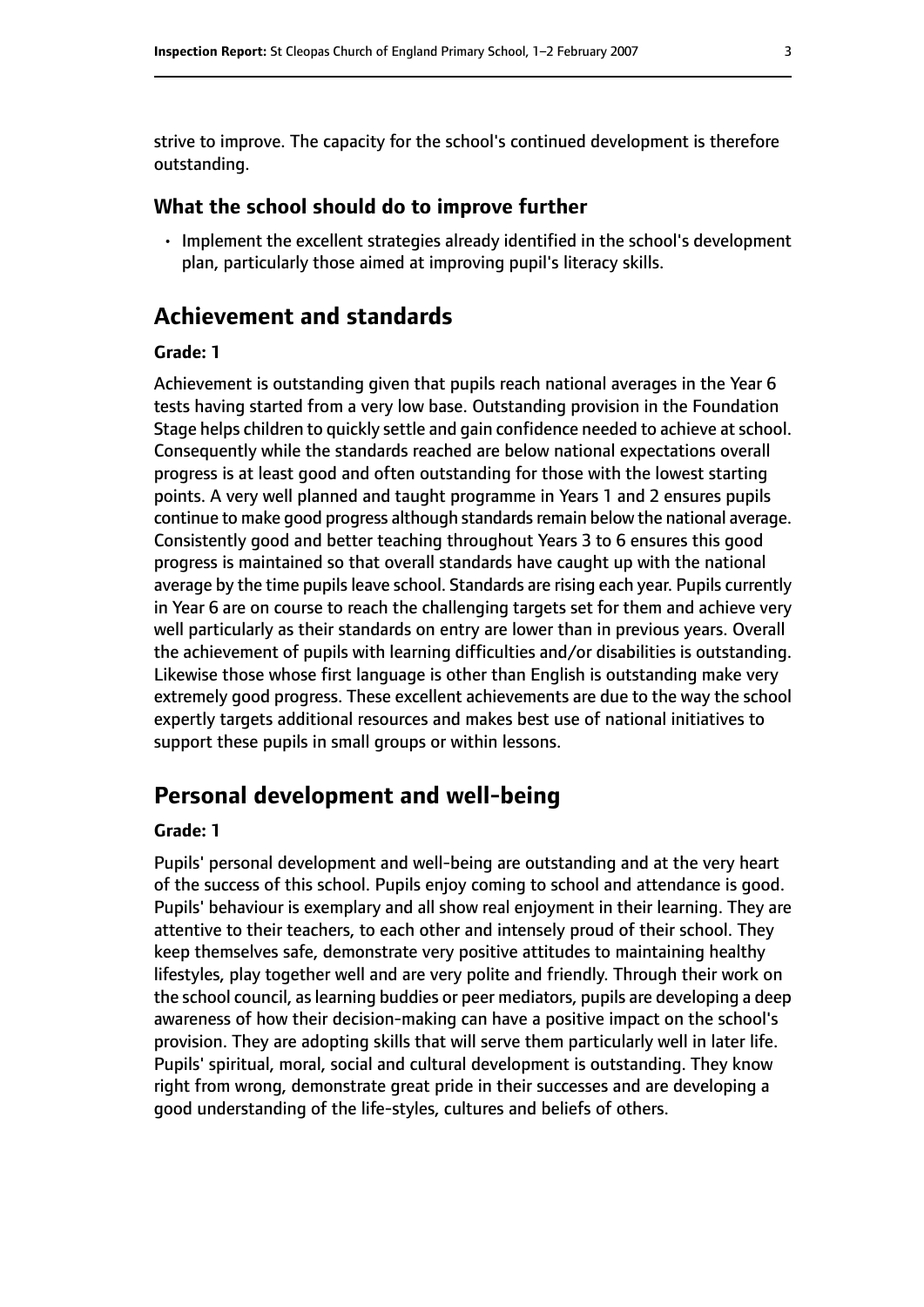# **Quality of provision**

#### **Teaching and learning**

#### **Grade: 1**

A significant strength of this school is the consistently high quality of teaching and learning in all classes. There is an exemplary team approach whereby teachers, assistants and the many other adults who support pupils' learning, work closely together to plan and deliver work accurately matched to the needs of the pupils. All staff have very high expectations, clearly enjoy working with the pupils and each other and the pupils respond magnificently to this. Teachers frequently pose challenging questions so that the pupils have to think very hard to work out answers. For example, in a Year 6 lesson, pupils not only had to explain why a partly hidden shape could be a parallelogram but why it could not be a trapezium. Pupils of all ages work at a high level and most importantly are not afraid to have a go: this enables them to learn most effectively. They help and support each other's learning. For example, the excitement was obvious as Year 4 pupils listened to a story, analysed its style and then used this experience to write and deliver stories to older and younger pupils. The resulting work was of high quality and pupils were very proud of their achievements. Overall, teachers assess pupils' work very well giving very positive comments that helps pupils know and understand what they have learned and what they need to do to improve.

### **Curriculum and other activities**

#### **Grade: 1**

Curriculum provision is outstanding. The broad, balanced and exciting provision enables pupils to become self-confident and to work together harmoniously. The curriculum is vibrant and regularly and comprehensively reviewed. Significant emphasis is placed on developing literacy, numeracy and information and communication technology (ICT) skills. The school invests heavily in resources to support learning including an excellent new library, state of the art computer suite and a proposed extended outside learning area for the younger pupils. The curriculum is enriched by a remarkable range of additional activities including sport, music, French and out-of-school visits, plus excellent residential experiences for pupils in Years 2 and 5. The curriculum makes outstanding provision for pupils' health and fitness and to help them be aware of lifestyle choices through initiatives such as the high quality start of day fitness routine which was recently demonstrated to a headteachers' conference. This vast array of visits and visitors clearly raise the pupils' sights and aspirations and are the key to success in this school.

#### **Care, guidance and support**

#### **Grade: 1**

The care given to the pupils is outstanding. As one parent said, reflecting the views of many, 'we have complete confidence in the staff of this school - they could not do more'. The school works extraordinarily hard to ensure that all feel safe and happy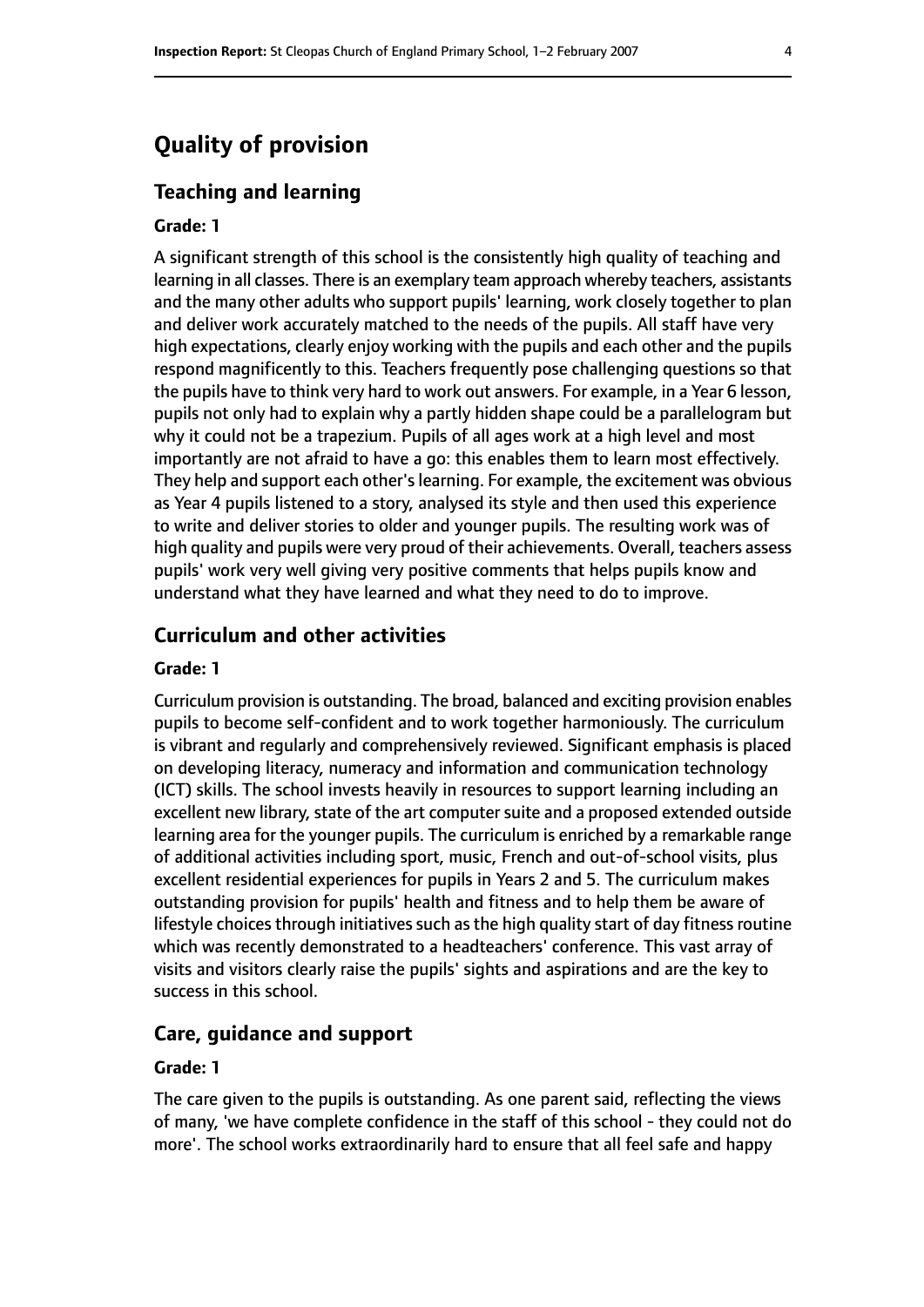and to ensure pupils' self-esteem is enhanced through all it provides. Child protection procedures and risk assessments are very thorough. Pupils and parents know that there are adults in school who they feel comfortable talking to if the needs arise. Academic guidance and support are of the highest quality. Detailed individual records of pupils' academic progress are comprehensively shared ensuring achievements made by pupils are widely known and consistently celebrated. The 'pupil and adult of the week' assembly is a delightful example of the care shown for pupils and staff alike and of the enjoyment shown by all in their own and each other's achievements. Pupils with learning difficulties and/or disabilities are identified at an early stage and their needs addressed sensitively so they are fully enabled to work alongside their peers.

## **Leadership and management**

#### **Grade: 1**

The outstanding achievement and excellent quality of provision is due to the consistent and persistent drive by the headteacher to ensure all staff have the same desire to do the best for the children. Consequently, staff work willingly and tirelessly to provide a stimulating, exciting, challenging, but above all, enjoyable and rich experience for their pupils.

The headteacher with the expert support of her governing body, senior team and her subject leaders provides exemplary and authoritative leadership for the school. She has established a culture of continuous improvement and, for example through her innovative subject management teams, ensures that all staff are very well supported so they can take risks and strive to improve. Above all the school acts like an extended family where all feel valued and are able to influence the way the school is run. A significant feature is the contribution the pupils make to influencing and supporting the life of the school. Consequently, they feel proud of their own and each other's achievements. The school has the overwhelming support of its parents and community and has outstanding working practices with many external agencies and providers to support the work it does for pupils. The school has exemplary and robust systems for measuring its performance and knows its strengths well, although sometimes the judgements are too modest! It quickly identifies its weaknesses and strives to address them. The leadership at all levels show no signs of complacency and clearly have the capacity to bring about further improvements to this already exciting and innovative provision.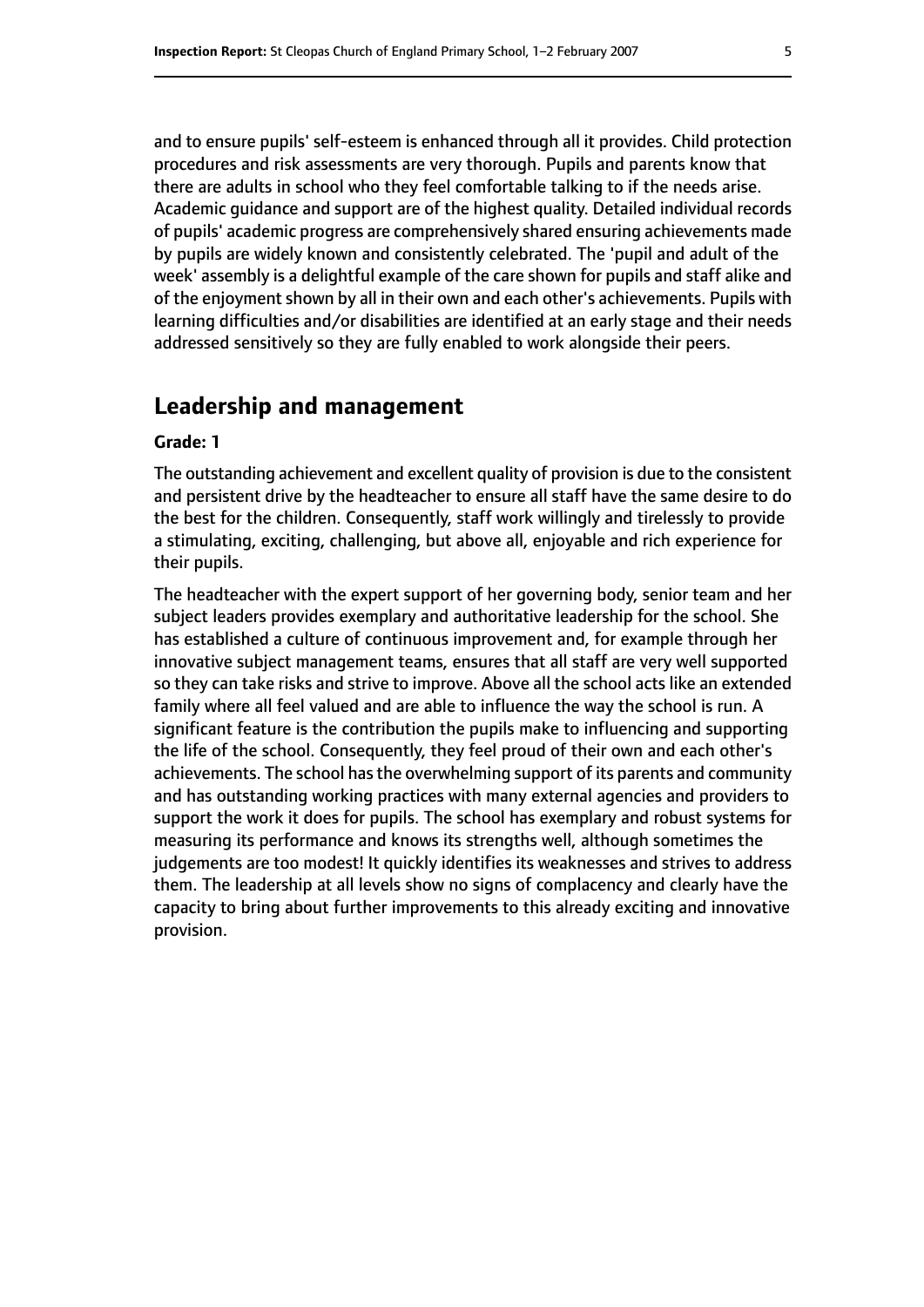**Any complaints about the inspection or the report should be made following the procedures set out inthe guidance 'Complaints about school inspection', whichis available from Ofsted's website: www.ofsted.gov.uk.**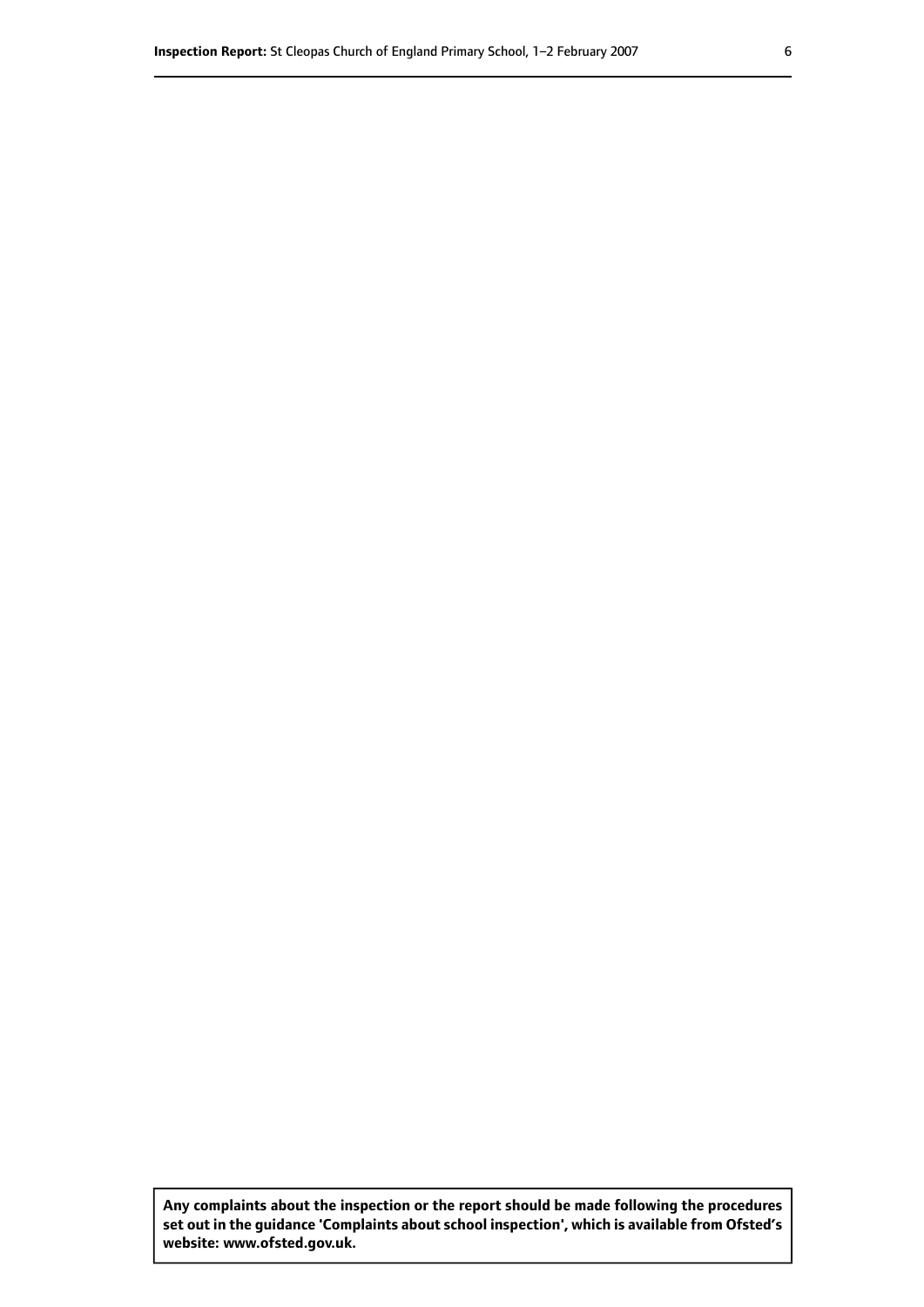# **Inspection judgements**

| Key to judgements: grade 1 is outstanding, grade 2 good, grade 3 satisfactory, and grade 4 | <b>School</b>  |
|--------------------------------------------------------------------------------------------|----------------|
| inadeauate                                                                                 | <b>Overall</b> |

# **Overall effectiveness**

| How effective, efficient and inclusive is the provision of education, integrated<br>care and any extended services in meeting the needs of learners? |     |
|------------------------------------------------------------------------------------------------------------------------------------------------------|-----|
| How well does the school work in partnership with others to promote learners'<br>well-being?                                                         |     |
| The quality and standards in the Foundation Stage                                                                                                    |     |
| The effectiveness of the school's self-evaluation                                                                                                    |     |
| The capacity to make any necessary improvements                                                                                                      |     |
| Effective steps have been taken to promote improvement since the last<br>inspection                                                                  | Yes |

# **Achievement and standards**

| How well do learners achieve?                                                                               |  |
|-------------------------------------------------------------------------------------------------------------|--|
| The standards <sup>1</sup> reached by learners                                                              |  |
| How well learners make progress, taking account of any significant variations between<br>groups of learners |  |
| How well learners with learning difficulties and disabilities make progress                                 |  |

# **Personal development and well-being**

| How good is the overall personal development and well-being of the<br>learners?                                  |  |
|------------------------------------------------------------------------------------------------------------------|--|
| The extent of learners' spiritual, moral, social and cultural development                                        |  |
| The behaviour of learners                                                                                        |  |
| The attendance of learners                                                                                       |  |
| How well learners enjoy their education                                                                          |  |
| The extent to which learners adopt safe practices                                                                |  |
| The extent to which learners adopt healthy lifestyles                                                            |  |
| The extent to which learners make a positive contribution to the community                                       |  |
| How well learners develop workplace and other skills that will contribute to<br>their future economic well-being |  |

# **The quality of provision**

| How effective are teaching and learning in meeting the full range of the<br>  learners' needs?                      |  |
|---------------------------------------------------------------------------------------------------------------------|--|
| $\mid$ How well do the curriculum and other activities meet the range of needs<br>$\mid$ and interests of learners? |  |
| How well are learners cared for, guided and supported?                                                              |  |

 $^1$  Grade 1 - Exceptionally and consistently high; Grade 2 - Generally above average with none significantly below average; Grade 3 - Broadly average to below average; Grade 4 - Exceptionally low.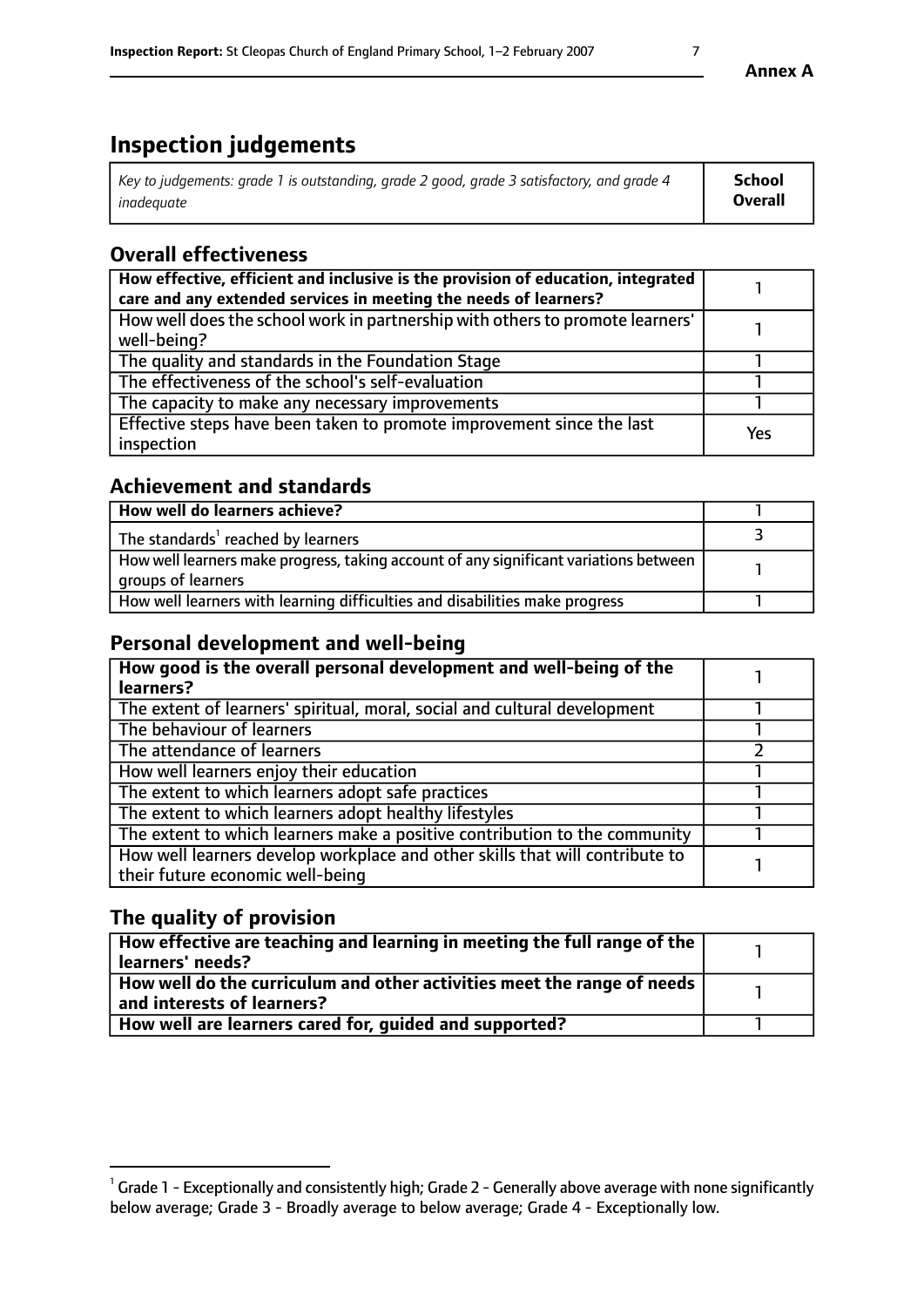# **Leadership and management**

| How effective are leadership and management in raising achievement             |           |
|--------------------------------------------------------------------------------|-----------|
| and supporting all learners?                                                   |           |
| How effectively leaders and managers at all levels set clear direction leading |           |
| to improvement and promote high quality of care and education                  |           |
| How effectively performance is monitored, evaluated and improved to meet       |           |
| challenging targets                                                            |           |
| How well equality of opportunity is promoted and discrimination tackled so     |           |
| that all learners achieve as well as they can                                  |           |
| How effectively and efficiently resources, including staff, are deployed to    |           |
| achieve value for money                                                        |           |
| The extent to which governors and other supervisory boards discharge their     |           |
| responsibilities                                                               |           |
| Do procedures for safequarding learners meet current government                | Yes       |
| requirements?                                                                  |           |
| Does this school require special measures?                                     | No        |
| Does this school require a notice to improve?                                  | <b>No</b> |